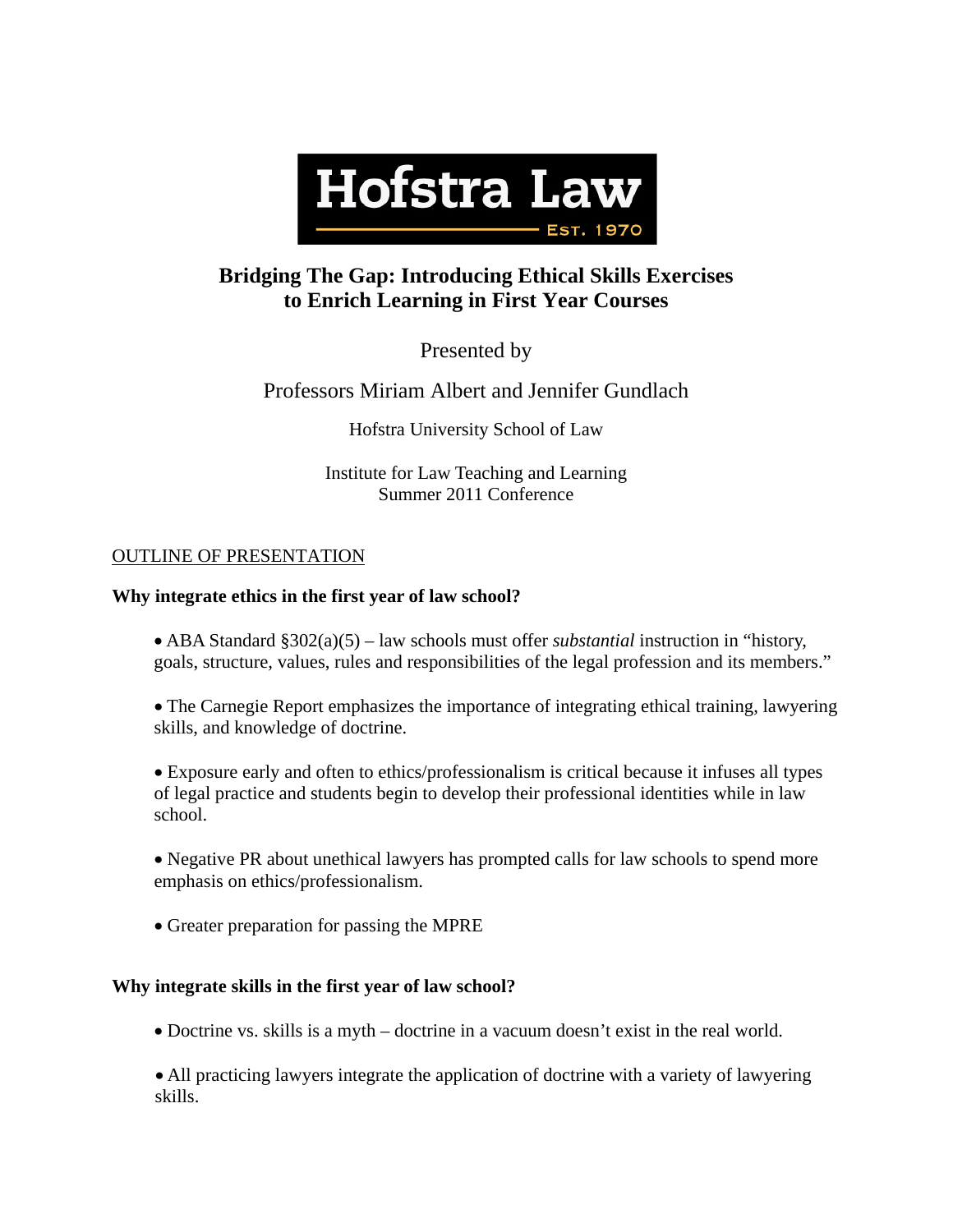• Students with different learning styles may gain better access to and understanding of the doctrinal law.

- It makes the substantive law come alive.
- It lays the groundwork for upper-level lawyering skills courses.
- Law school deans love to brag about making their students "practice ready!"

## **Why integrate ethics and skills in a Contracts class?**

• Many of our students will engage in transactional practice and too many courses have a backward-looking focus on litigation skills.

 Concretizing a particular transactional situation into its context may make the doctrinal law more accessible to different style of learners.

 It avoids the inclination to pigeon hole cases as "contracts" or "ethics" and instead encourages students to see clients' stories as multi-faceted.

 Because of the lack of oversight by a court, transactional work is a breeding ground for ethical slippery slopes.

## **Most Challenging Learning Objective in Both Contracts & Ethics**

 The ability to *apply* basic doctrine of contract law to a client's needs for drafting and/or interpreting the provisions of a contractual agreement.

 The ability to *apply* a sound framework of decision-making when faced with an ethical dilemma in the representation of a client, which is consistent with the Model Rules of Professional Conduct as well as other relevant law.

## **Moving Students from Novice to Competent Practitioners**

 **Novice Practitioners**: No experience with the situations in which they are expected to perform. We teach the rules and, by definition, we emphasize that rules apply across different contexts. The rule-governed behavior typical of the novice is extremely limited and inflexible. As such, novices have no "life experience" in the application of the rules.

 **Competent Practitioners**: Having learned the rules, competent practitioners are able to engage in organized strategic planning and problem solving for clients by synthesizing and applying those rules. Flexibility and consideration of multiple goals are demonstrated.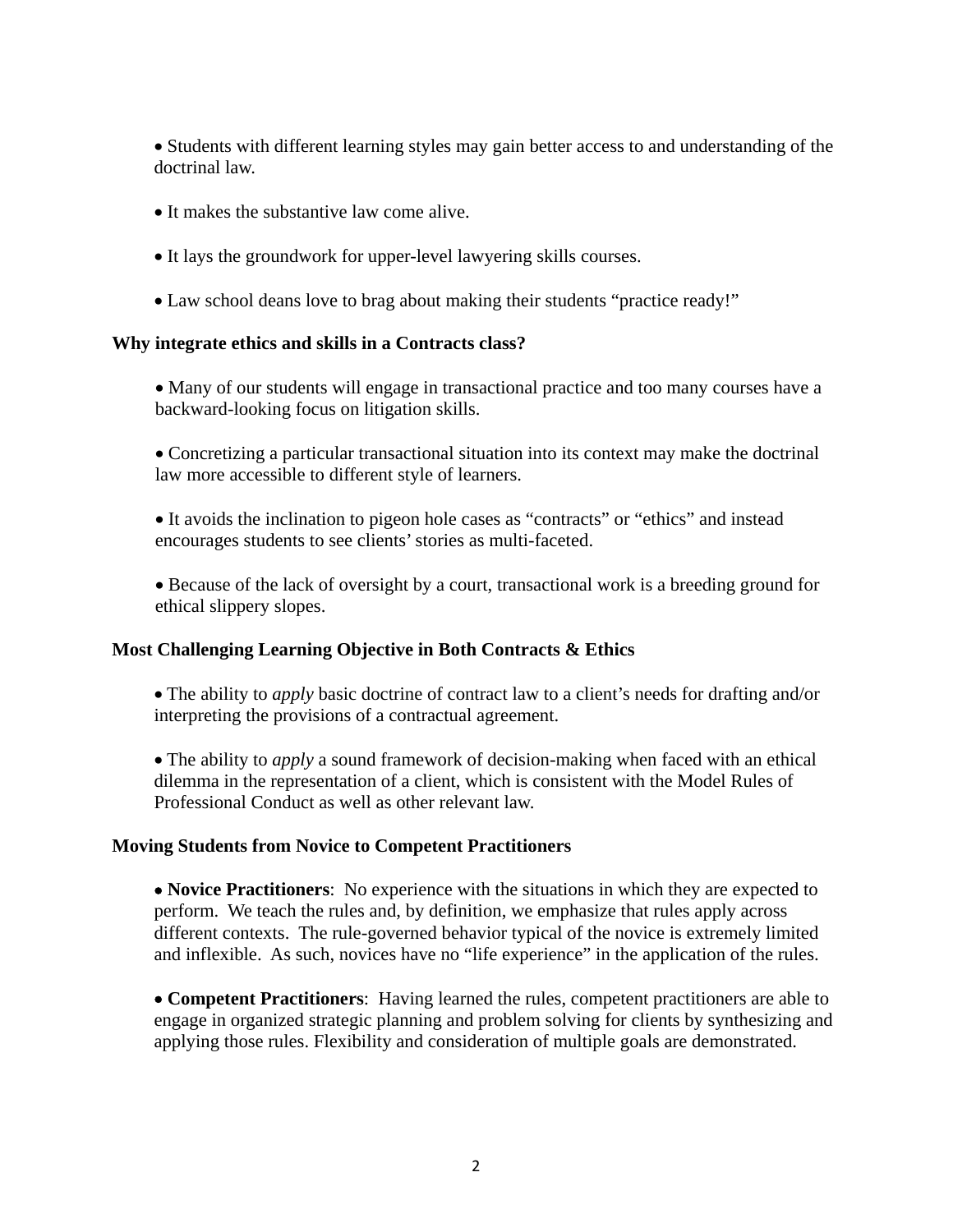#### **Goals for the Exercise**

Apply the doctrine of fraud within the context of a simulated client's situation.

 Give students the opportunity to identify the appropriate ethical parameters for lawyers who face client fraud scenarios, and to brainstorm how to construct rules that should govern lawyer behavior.

 Introduce students to the Model Rules of Professional Conduct that are implicated with client fraud.

 Introduce students to the lawyering skills of client interviewing and counseling, problemsolving, drafting, and synthesis of law and fact.

#### **Instructions for the Exercise**

 This exercise is designed to be used after the students have explored the black letter law of fraud through case law and class discussion.

 We assume the students have had no formal introduction to the rules of professional ethics.

 We divide the class into law firm groups; each group is given a memo from a senior partner at the firm, relaying background information about a new client and providing instructions for a follow-up meeting.

 The students are given a few minutes to meet in their law firm groups to prepare for a follow-up meeting with this new client.

 Each law firm group then has a 10 minute meeting with the client, during which the students have the opportunity to learn new facts from the client and must counsel the client about how to proceed with the upcoming contract negotiation and the embedded ethical issues.

 The class then comes together for a plenary discussion on their experiences with the client interview.

#### **Demonstration of the Exercise**

- Divide in to groups.
- Prepare with small group
- Perform the client meeting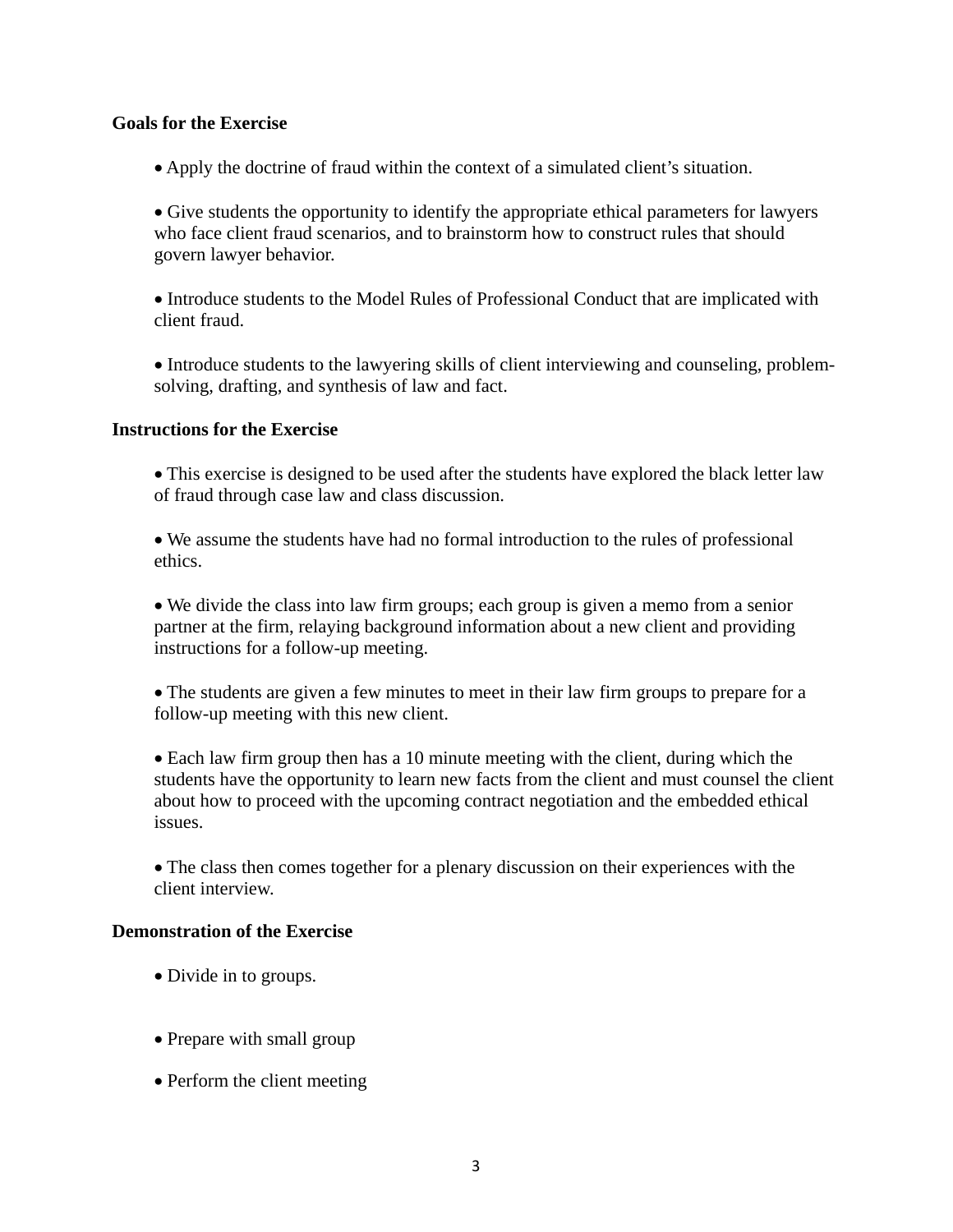## **Plenary Session Discussion**

# **1. Review each groups' experience with the foundational lawyering skills of:**

- client interviewing and counseling
- problem-solving
- synthesis of law and fact

# **2. Review Black Letter Contract Law of Fraud in the Inducement:**

 Lacy has made an affirmative misrepresentation under § 159 of the Restatement by making an assertion not in accordance with the facts, when she filled out the application, and again when she signed the contract.

• This misrepresentation is fraudulent under  $\S 162(1)(a)$  since she knows her true birthday and therefore has made this assertion knowing it is not in accord with the facts.

• This misrepresentation is also material under  $\S 162(1)(b)$ , since Lacy knows that her representation about her age is likely to induce Fox to enter into the contract with her.

 Bottom line: Since Fox's manifestation of asset was induced by her fraudulent and material misrepresentation, on which they are justified in relying, the contract is voidable by Fox.

 As a practical, real-world matter, Fox can only sue her to void the contract if and when they learn of the misrepresentation. So the contract is voidable, but they don't know it. Yet. Their background check will likely come back clean, and so the only way they will find out about the misrepresentation is through you. Which leads us to...

## **3. Review ethical issues that arose in the meeting with the client:**

- What has the lawyer learned from the client?
- What can/should the lawyer do after learning this information?
- Who gets to call the shots re: control of the information?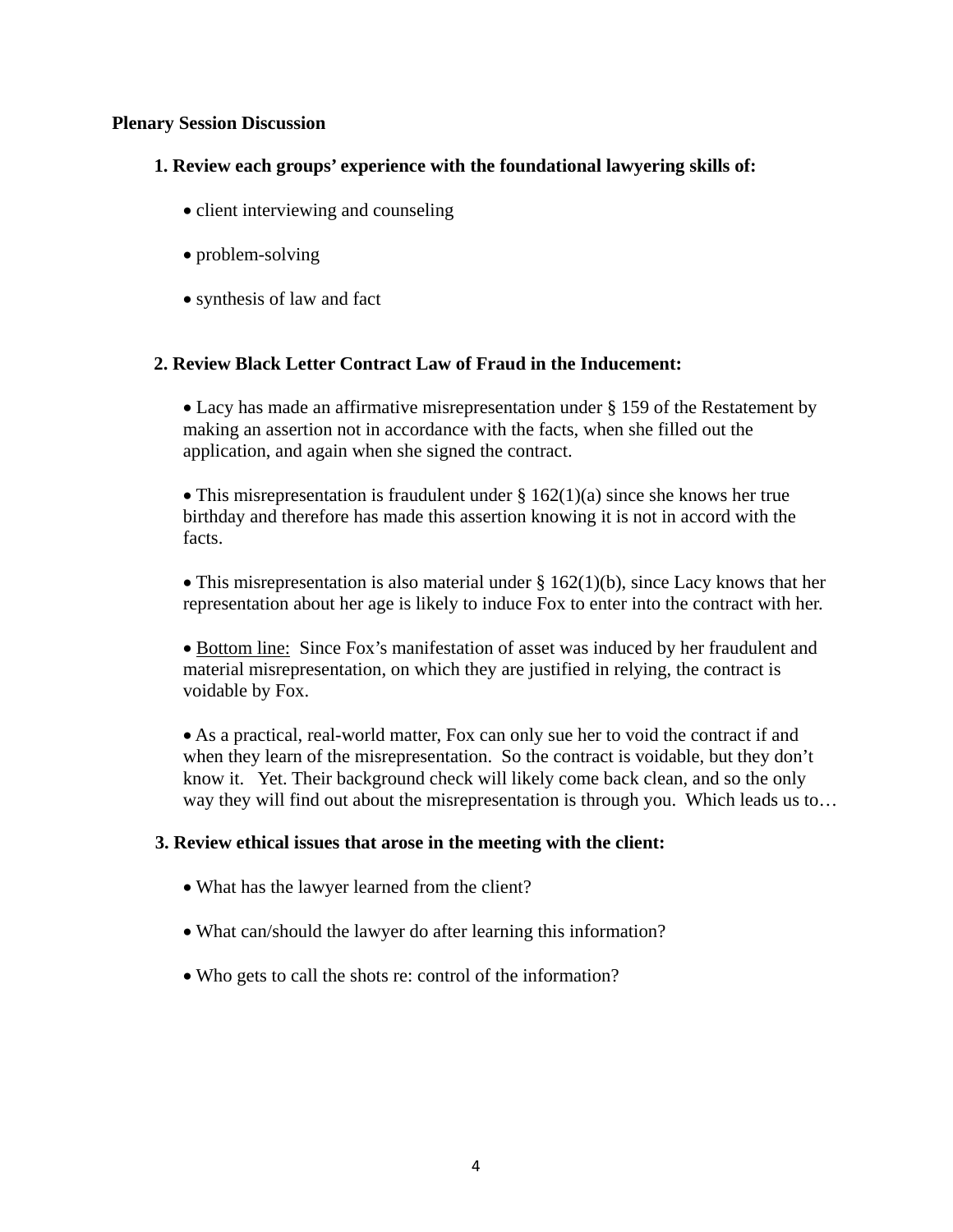# **4. Brainstorm about possible construction of ethics rules that should regulate the lawyer's behavior**

- What conduct should the rule(s) regulate?
- Who is the rule(s) designed to protect and why?
- What policy concerns should be reflected in the rule(s)?

• Should there be a default rule with exceptions? If so, what should those exceptions be?

• Should the rule be applicable to all situations, all clients, all lawyers? Why or why not?

# **5. Review applicable Model Rules of Professional Conduct:**

## Rule 1.2: Decision-Making Between Lawyer and Client:

 Lawyer must *abide by a client's decisions* concerning *the objectives* of representation and *consult* with the client as to *the means* by which they are pursued.

• Client has ultimate authority to decide purposes served by legal representation, *within the limits imposed by law and the lawyer's professional obligations*.

 Lawyer cannot *counsel* a client to engage in fraud or *assist* a client in conduct that the lawyer knows is criminal or fraudulent.

## Rule 1.6: Permission to Disclose Confidential Info

 Ordinarily, lawyer cannot reveal confidential info (any information that relates to the representation of the client) unless client gives informed consent

 But, if the lawyer reasonably believes that she has to reveal the info to prevent the client from committing a crime or *fraud* that is *reasonably certain* to result in *substantial injury* to the financial interests or property of another and in furtherance of which the client has used or is using the lawyer's services, then the lawyer is *permitted* to disclose the confidential info.

# Rule 4.1: No False Statements to 3<sup>rd</sup> Parties

 Lawyer cannot knowingly making a false statement of material fact or law to a third person.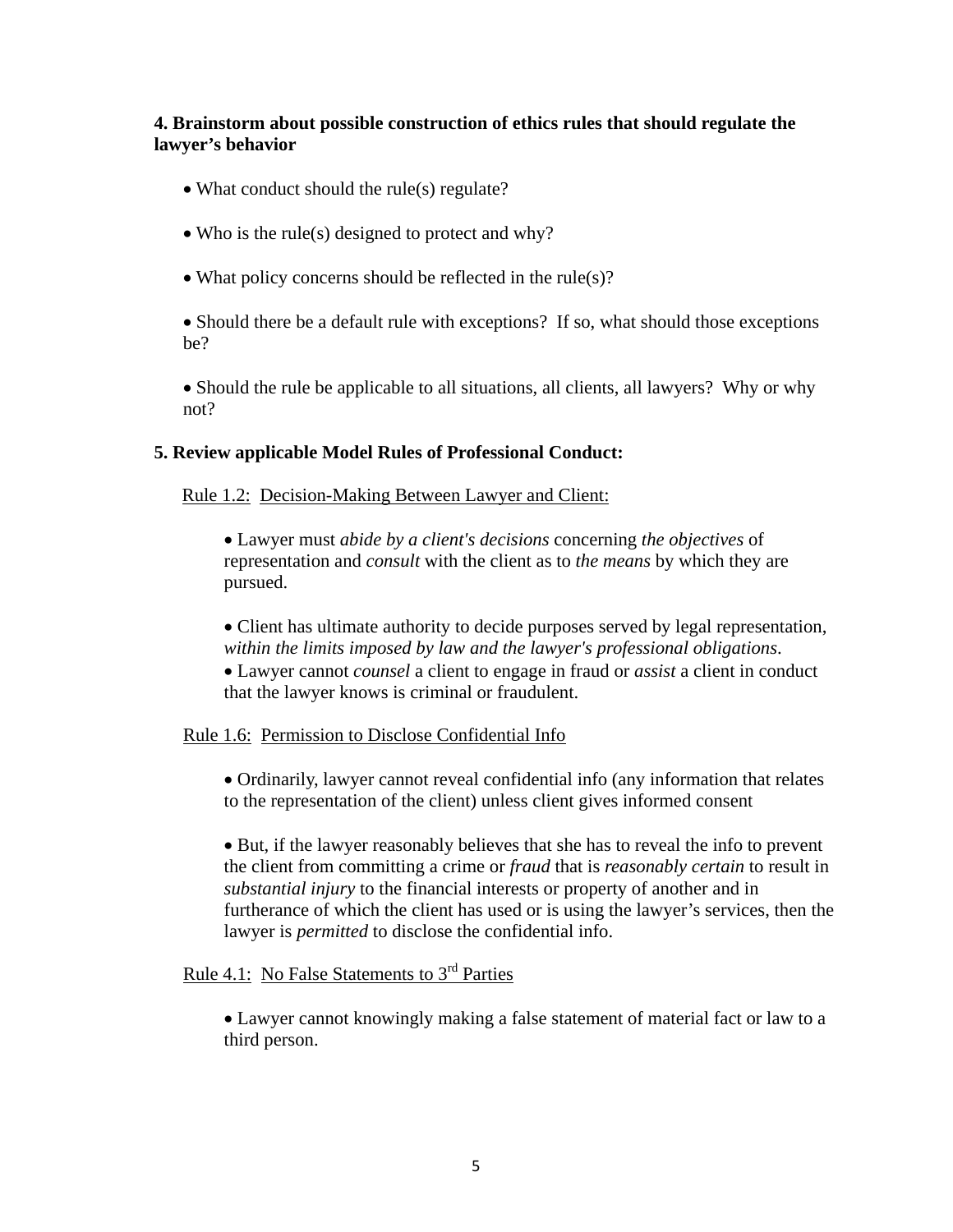# Rules 4.1/1.6: Required Disclosure:

 Lawyer must disclose material facts to a third party when disclosure is necessary to avoid assisting a criminal or fraudulent act by a client AND disclosure is necessary to prevent the client from committing the crime/fraud that is reasonably certain to result in *substantial injury* to the financial interests or property of another OR disclosure is necessary to prevent/mitigate/rectify crime/fraud that is reasonably certain to result or has already resulted in *substantial injury* to the financial interests or property of another.

## **6. Discussion of Ways to Solve the Problem for Attorney and for Client:**

- Attorney needs to explain the ethical implications to Lacy.
- Attorney can't counsel/assist any continuing fraud by Lacy.
- Attorney can't make any false statements about Lacy's age to Fox.
- Attorney has an affirmative duty to disclose Lacy's correct age because:

Lacy's age is a material fact

Lacy has engaged in fraud by lying about her age in the application

Lacy is using the attorney's assistance with negotiating/drafting the terms of the contract

It is reasonable to assume that there will be substantial injury to Fox's financial or property interests if Lacy fails to disclose the information and it later comes out.

#### **7. Discussion About Implications of Changes in the Facts:**

• What if our background check on Lacy revealed her true age (rather than learning about it from the client). Same result?

 What if Lacy were only 2 weeks months older than the age cut-off (arguably reducing the potential financial injury for Fox). Same result?

 What if Lacy was within the required age range, but when interviewed for the background clips that are used during the competition, Lacy lied and said that she had been abandoned by her parents and was homeless, living in her car. In reality, she spent a lot of time in her car, which happened to be a brand new Porche, parked in her parents' estate in East Hampton making out with her boyfriend. Same result?

 What if Lacy were instead 1 year younger than the minimum age required (making the contract voidable on her part as a minor)? Same result?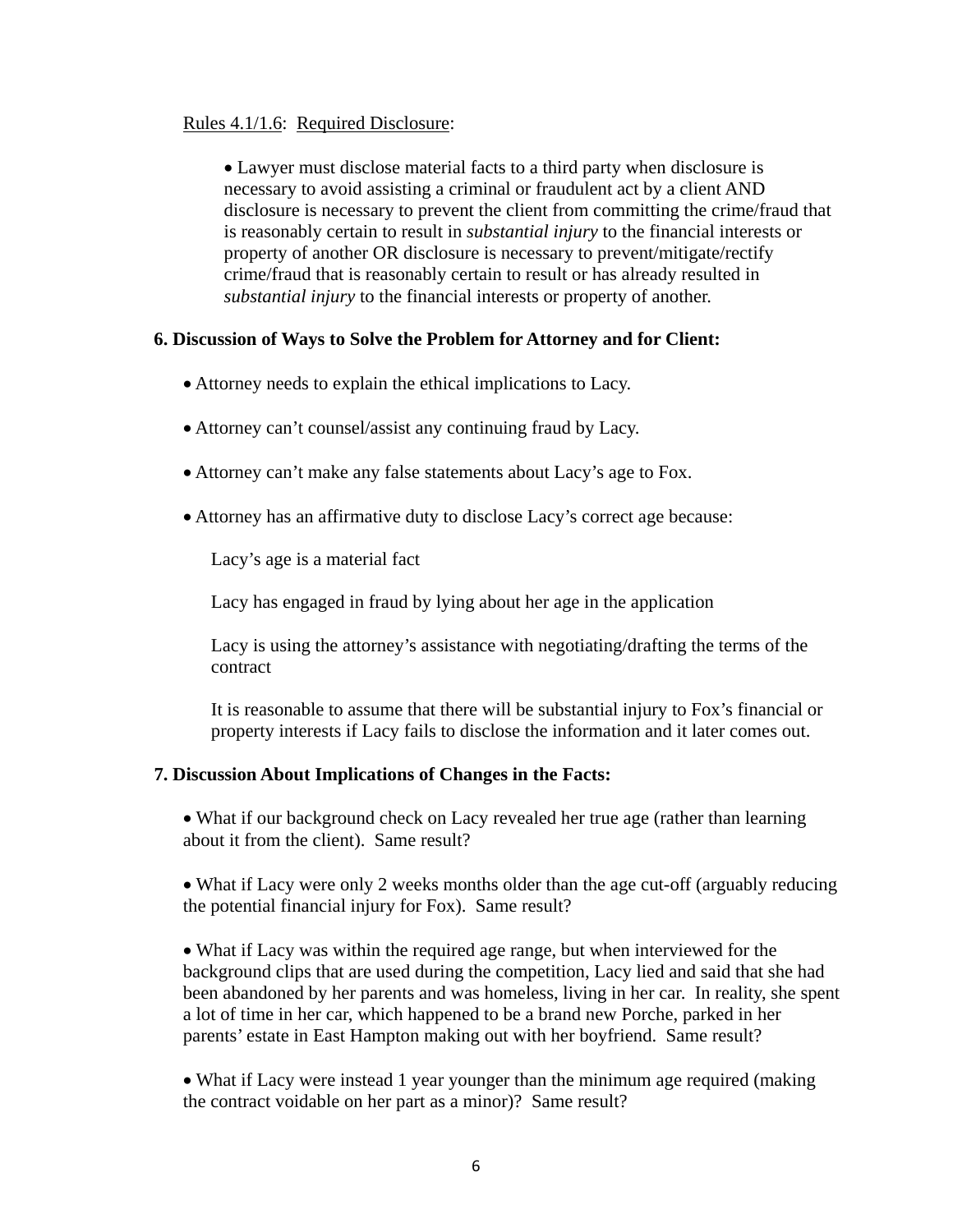# **Benefits of the Exercise For Students**

- Integration of doctrine, skills, and development of professional identity
- Opportunity to apply law to simulated client situations
- Introduction to client counseling and problem-solving skills
- Deeper understanding of doctrine and its implications
- Makes doctrine seem more relevant
- Increases marketable skill-set of students
- Opportunity for collaborative work

## **Benefits of the Exercise For Faculty**

- Collaboration with colleagues
- Exposure to new doctrinal areas
- Renewed interest and engagement in teaching familiar material
- Development of new teaching skills and ways to present material to reach a broader array of students with a variety of learning styles

# **Alternative Approach: "Fishbowl" Modifications**

- Small group break out sessions may not be logistically viable for larger classes
- Additionally, you need sufficient "clients" for each group

 Alternate approach is to select students to serve as the lawyer team, and have them do the simulation with the client in front of the class, and then work through the discussion points as a group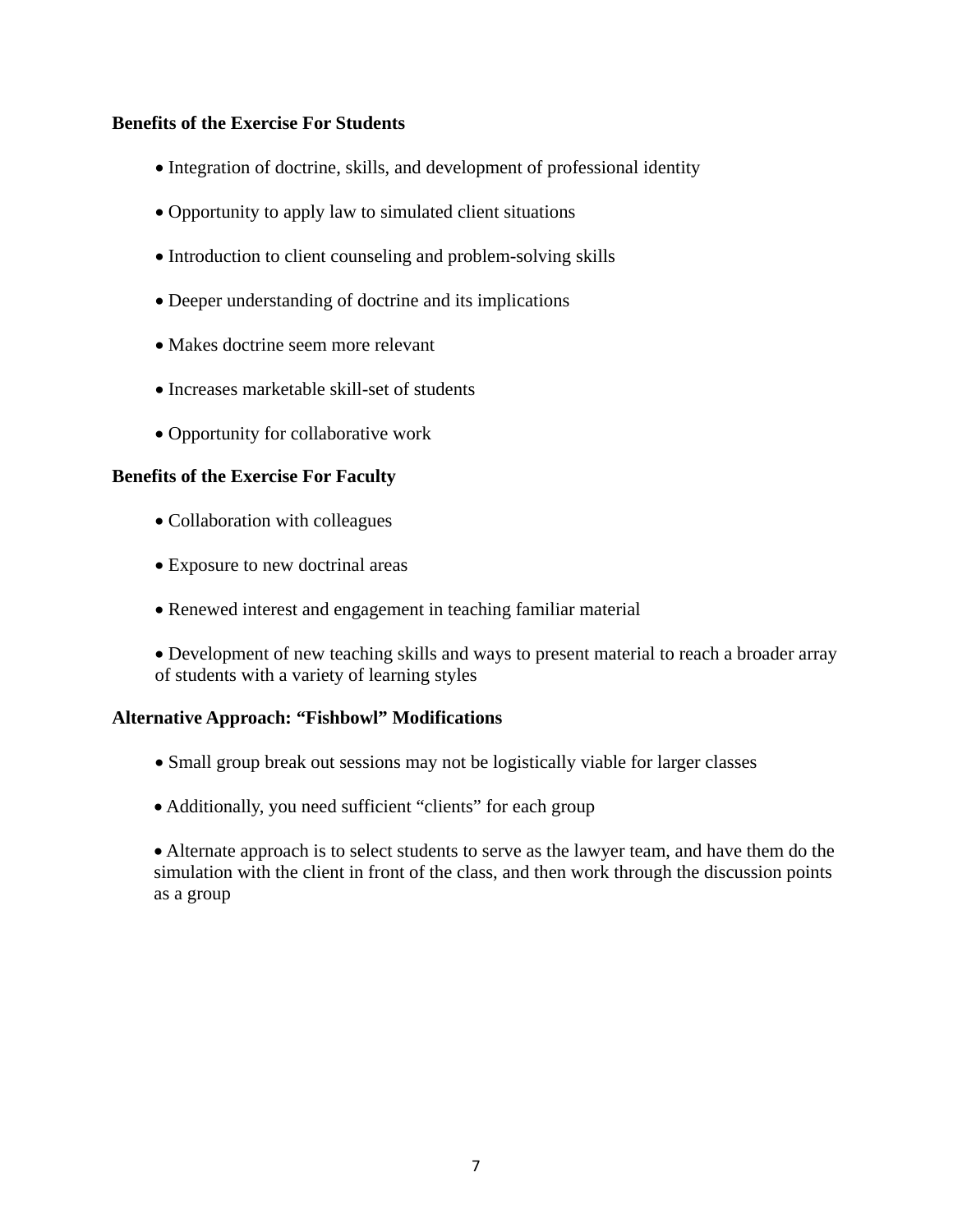# **MEMO**

**TO: Students FROM: Professors Albert and Gundlach RE: Client Simulation** 

In our next class, you will engage in a collaborative, simulated client counseling exercise, during which you will all adopt the roles of attorneys working in a small law firm team on a new client's case. You will have the opportunity to prepare for and conduct a client meeting, in which you must gather facts, and counsel the client about her next steps in this matter.

This exercise is specifically designed to provide you with an opportunity to apply some of the doctrinal law that we have learned in Contracts within a practice setting. During the simulation, you will see how Contracts law impacts both doctrine from other substantive areas, as well as your professional responsibilities as lawyers. We encourage you to experiment with the foundational lawyering skills of interviewing, counseling, problem-solving, drafting, and synthesis of law and fact in this exercise.

# **Instructions**

We have broken the class into small law firm groups- please see your assigned group on TWEN. Please carefully read the attached memo from a senior partner at your firm, which relays background information about a new matter and provides instructions for an upcoming meeting with the client. At the beginning of class, you will be given an opportunity to meet with your law firm group to discuss the instructions and prepare for the meeting. Each law firm will then have approximately 10 minutes to learn new facts and counsel their client (who will arrive during class time) about how to proceed with the upcoming contract negotiation and the embedded ethical issues. After the client meetings have concluded, we will come together for a large group discussion as a class.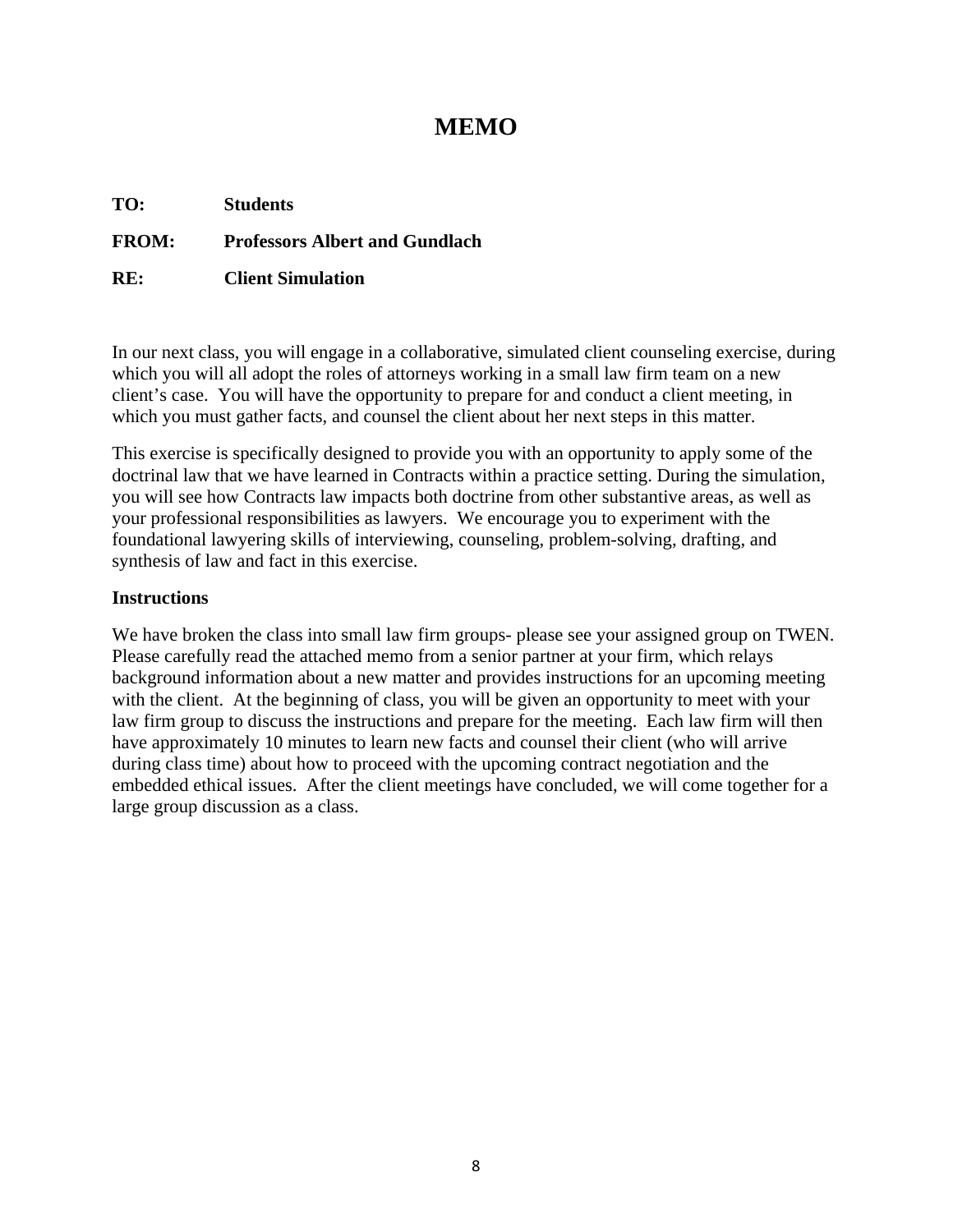# **MEMO**

**TO: Junior Associate** 

**FROM: Senior Partner** 

**RE: New Client: Lacy Lowenstein** 

I met our new client, Lacy Lowenstein, today and here is what I learned.

Lacy has dreamed of being a star since she was a little girl. She was the lead in every school musical and she managed to fit in some school work, but her real focus was developing herself into a true triple threat: singing, dancing and acting.

Her parents were very supportive conceptually, but sadly couldn't be of much support financially. So she worked any job she could to raise the cash for her myriad lessons. She sang at so many family weddings that non-family members started hiring her to sing at their events. That was good money, but not terribly reliable. She applied for any and all jobs, but her blessing and her curse was that she had a true baby face- she always looked at least 10 years younger than her true age. According to Lacy, this is a delightful fact in one's thirties- not so much in one's twenties!

Lacy is now sure she is on the cusp of her big break. Through the years she has watched with interest how *American Idol* has become a national phenomenon. She had never auditioned before – she sheepishly told me that she had been on a few dates with Simon Cowell back before he hit it big, and things didn't end well. He told her he didn't want to see her again, and that he wasn't being rude, he was just being honest. Being with her, he said, was like being trapped on a cruise ship from Bayonne to Budapest. She didn't understand this metaphor, which, like most of his metaphors, made little sense.

When she saw he was leaving American Idol, she knew this was her moment. She eagerly poured over the Rule and Regulations section of their website, and got that feeling that she always got when something good was about to happen. The rules required that she be able to prove that:

(1) at the time of registration and audition she was a U.S. Citizen;

(2) she had never progressed in a previous season of AI to the top 30;

(3) she had no contract for talent representation or a music recording contract;

(4) she had to be able to prove that she was "16 to 28 years old on January 1, 2011 (which means you must be born on or between January 1, 1983 and January 1, 1995). If you were born before or after this window, you are not eligible to participate this season."